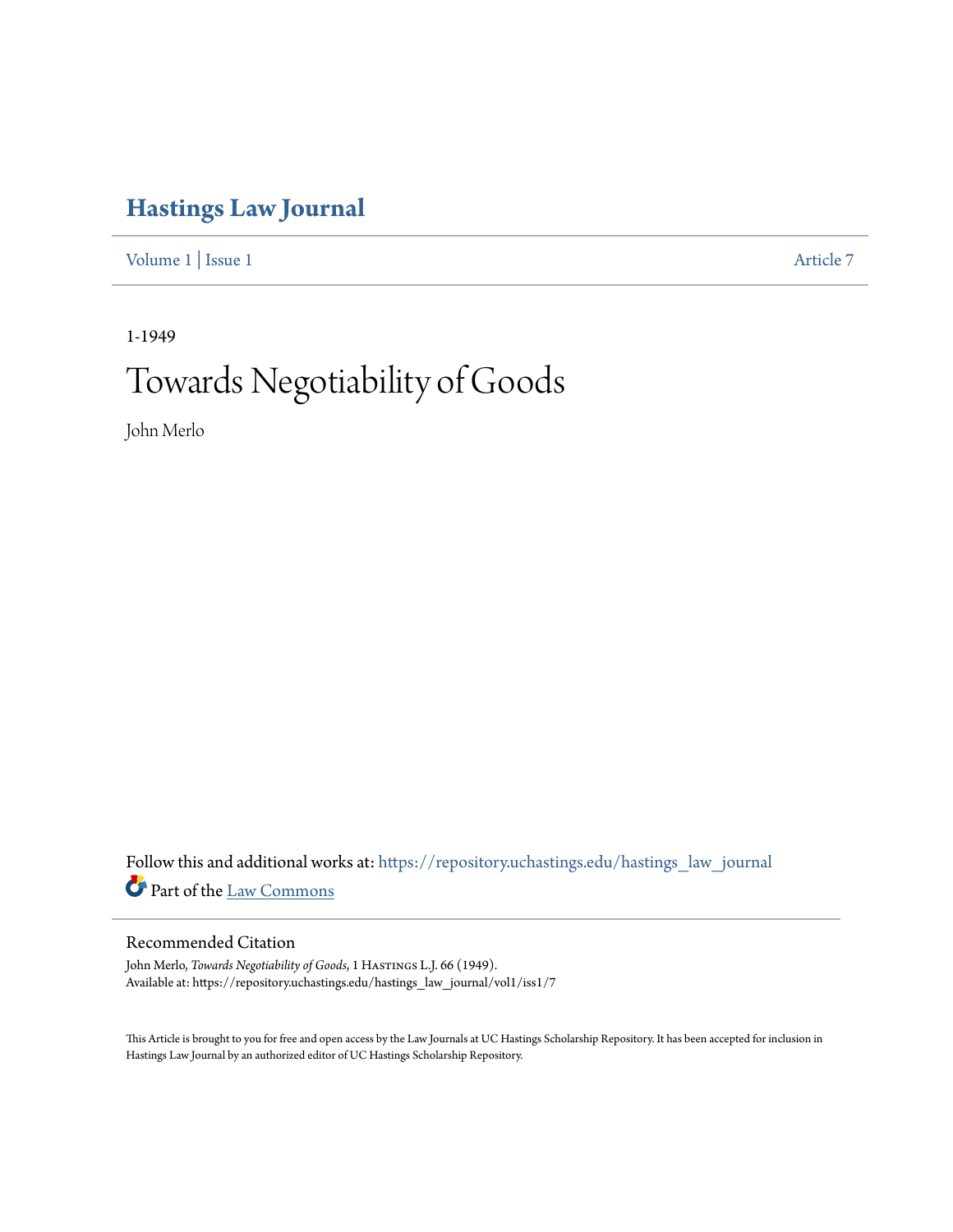## TOWARDS NEGOTIABILITY OF **GOODS**

BY JOHN MERLO

It has been uniformly held as a rule supported by imposing precedent in the common-law field of Sales of Goods that a buyer acquires no other or greater title than the seller had, that, aside from statutes, possession alone does not give the possessor the right or power to dispose of the goods to a third party to the prejudice of the title of the true owner. **<sup>I</sup>**

But by all courts an exception is admitted to the above rule to the effect that the owner of the goods may clothe the possessor with apparent authority to sell or apparent ownership, whereby third parties found to be bona fide purchasers for value without notice from the possessor will prevail over the original owner in any action wherein such owner seeks to assert his title to the goods.  $2$  The equitable maxim, "Where one of two innocent persons must suffer by the act of a third, he, by whose negligence it happened, must be the sufferer," is sometimes used to reach the same results.<sup>3</sup> This maxim, however, has often been criticized as vague and impossible of precise application, serving, perhaps, as a good restatement of what has been decided but as no accurate basis for the decision. In all cases, however, that have been correctly decided by application of the above mentioned exceptions to the primary rule of property mentioned above, something more than possession is necessary in the intermediate party, as a bill of sale signed by the original owner placed in the hands of the possessor or words or acts of the owner which would reasonably lead the third party to believe that the possessor is either an authorized agent to sell or the holder of the legal title, before the third part is allowed to prevail over the real owner.<sup>4</sup>

From a search of the primary authorities it appears, however, that another exception has been made to the rule of property law that a buyer acquires no other

<sup>4</sup>- Pickering v. Busk, 15 East **38, 1812** Nixon v. Brown, 57 N.H. **34, 1876** Pool v. George, **209 S.** W. **2d 209;** see Vold, Cases on Sales, 1949 Ed. Pg. 466 nt. 14.

<sup>1</sup> - Henderson Baker Lmbr. Co. v. Headley, 247 Ala. 681, **26** So. **2d** 8 Metropolitan Finance Corp. of America v. Morf, 42 Cal. App. **2d** 756, 109 P. 2d 969; Church v. Mell-ville, 17 Or. 413, 21 P. 387; Moore v. Long, 33 So. **2d** 6, 1947.

<sup>2</sup>- Kearby v. Western States Securities **Co.** 31Ariz. 104, 250P. 766; Uniform Sales Act, Section **23.**

**<sup>3</sup>**- Cal. Div. Code 3542; Conklin v. Benson, **159** Cal. **785, 116** P. 34.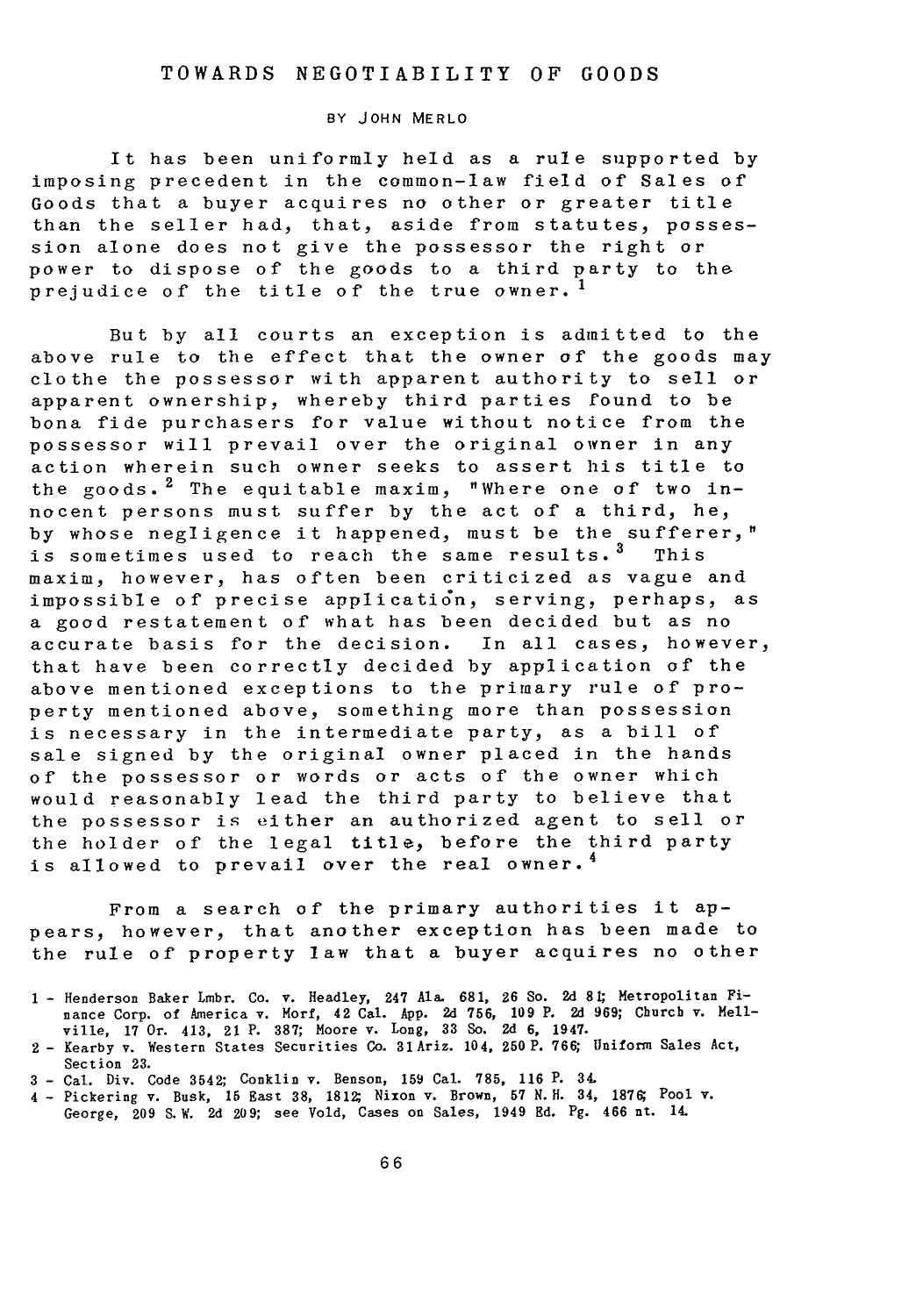or greater title than the seller had. The Courts have not put this exception, as yet, in the form of a rule, nor have they in fact openly admitted that they were treading in waters beyond apparent authority or ownership,  $5$  yet from an analysis of the facts of recent decisions of some courts, it appears that the possessor **of** goods with no indicia of ownership nor apparent authority to sell who received the goods in pursuance of a contract to sell has been given the power to invest title of his transferror in a bona fide purchaser for value without notice of the rights of the original party. **6**

Perhaps the most common and clearest illustration of an owner being deprived of his goods is the situation where he delivers to B who is in the business of selling that and similar merchandise. A sale by B in this case not in accordance with authority given or even where no authority to sell is given would place the title in the bona fide purchaser for value without notice. The rule is well stated by Justice Field in an obiter: "The delivery of goods to a merchant engaged in the sale of articles of a similar kind, is such evidence of bestowal of the right to dispose of the same as to protect the purchaser from the possessor. $"$  There is no question that under such facts there is something more than possession in the intermediate party that precludes the original owner from the recovery **of** his goods **or** their value.

A closer case, however, is presented when the intermediate party acts both in the capacity of seller of his own goods and as bailee of goods for others. These cases usually do not involve delivery of possession in pursuance **of** a contract to sell, but do indicate the extent of the rules of apparent authority or apparent ownership. In Kastner v. Andrews,  $8\frac{w}{x}$  where the farmer's grain was bailed to the elevator operator, who was also in the business of selling his own grain, a purchaser from the elevator operator with no actual

**<sup>5</sup> -** See as an illustration of this point Blount v. Bainbridge, **79** Ga. **App. 99, 53** S.E. **2d** 122, Apr. 1949.

**<sup>6 -</sup>** Close on the facts as to whether there was more than possession, see Jesse Meadows v. Hampton Live Stock Conr. Co., **55** Cal. App. **2d** 634, **131** P. **591,** 1942. Here the original seller refused to give a bill of sale as required **by** the **Ag.** Code, wishing to reserve title until he received cash. The bona fide purchaser from the possessor prevailed.

**<sup>7</sup>** - Wright v. Soloman, **19** Cal. 64.

**<sup>8</sup> -** Kastner v. Andrews, 49 **N.D. 1059,** 194 N.W. 824, **1923.**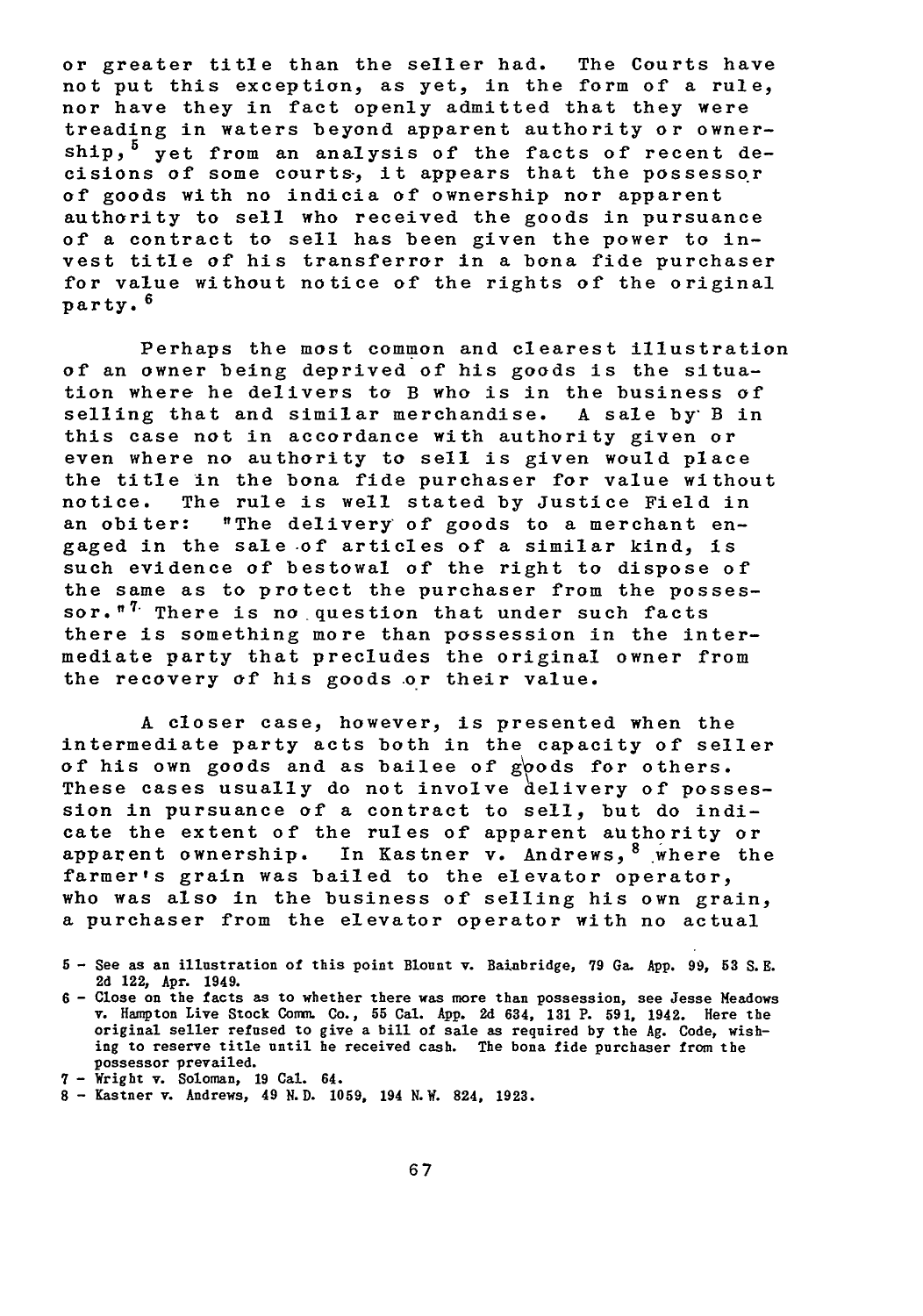knowledge of the specific transaction of bailment was held liable in conversion to the bailor. It was held that the purchaser could not rely upon apparent ownership created by the act of the farmer, since as a grain dealer he knew the manner in which the Elevator Co. did business generally. A reverse holding was made in Kearby v. Western States Securities Co., 9 where it was contended that even if there were no authority to sell, the Security Co. that allowed the automobile dealer to display the car for sale purposes was bound by a sale thereof to a good faith purchaser for value without notice. Such cases may be distinguished, it seems, on the score of knowledge, that which will serve as apparent ownership for one being insufficient for another. better informed.

And if a bill of sale signed by the owner accompanies the possession, although title was withheld, the bona fide purchaser from the possessor prevails.  $10$ 

Whether apparent ownership or authority to sell exists, for practical purposes the same question whether estoppel is present, may get still closer. In Keegan v. Kaufman Bros. et. al.<sup>11</sup> lambs were bought from the possessor for cash in good faith and without notice that title was in other than the possessor. The original vendor here reserved title until cash was received from a check given by the possessor. The cash was not received, nor was receipt of the same waived. The original vendor stood by as the sheep were loaded, the court by that fact estopping him from asserting his title, insisting that an "indicia of ownership" was created by the seller standing by.

It seems the court might have been on sounder footing if "indicia of ownership" were based on the fact that sheep were delivered to one in the business of selling sheep. But to that reasoning the same rebuttal might have been used as was used in Kastner v. Andrews, supra. 12

To ascribe apparent authority or ownership to a

- 
- **10 -** Dudley v. Lovins, 220 S. W. **2d 978. <sup>11</sup>- <sup>68</sup>**Cal. **App. 2d 197, 156** P. **2d 261,** 1945. See also Meadows case cited in Note **6.**
- 12 Citation, Note 8. The Court said: "The purchaser likewise knows the character of the business transacted **by** the warehouseman (intermediate party) and knows that in the ordinary conduct of such business he will both purchase **. . .** This carries notice that his right to sell is limited **. . .** Hence no reason is apparent for making an exception to the rule of "caveat emptor"."

<sup>9 -</sup> Cited in Note 2.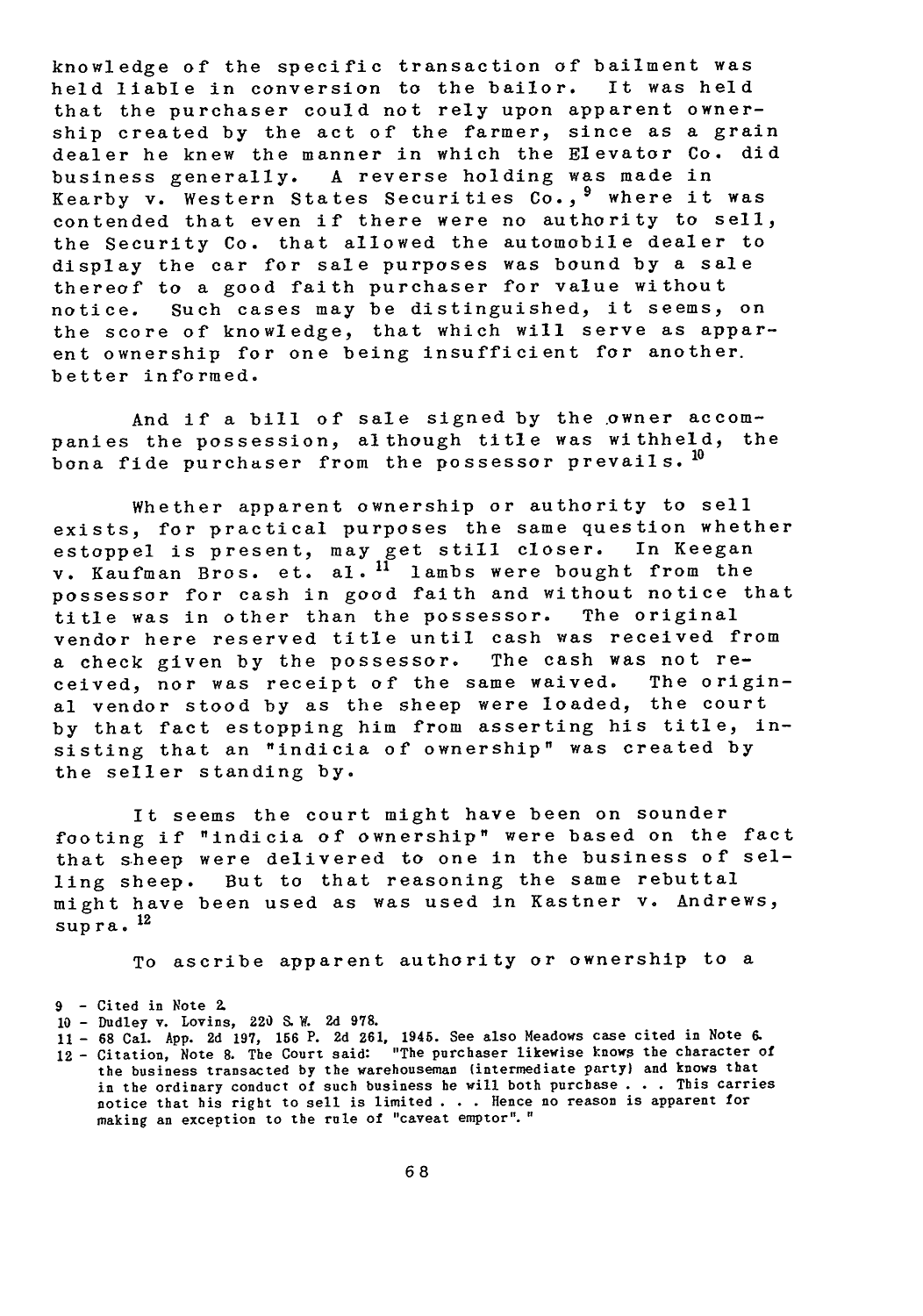transaction the original seller by word or act must mislead the third party to his prejudice. There is no positive duty upon the original party.<sup>13</sup> The bona fide purchaser here was not made to believe that the possessor was owner by any act, admission or conduct of the original owner; he depended upon his own knowledge of the facts. It is said to be well settled that "standing by" creates a good basis for estoppel,  $^{14}$  yet the cases examined do not reanalyze the situation with reference to the theory of estoppel, but merely cite precedent and authority for support.

Aside from apparent ownership would the California case referred to in some detail above have been decided the same? Perhaps an answer may be got from decisions in other jurisdictions to follow. <sup>15</sup>

A recent case that bombards the facts with various legal theories in an attempt to protect the bona fide purchaser from a possessor who received the goods by virtue of a contract to sell is Sullivan Co. v. Larson, a Nebraska decision. <sup>16</sup> The original seller sought to replevy 28 head of cattle. Plaintiff sold them to B, who gave a bad check; no title was to pass until cash was received. Defendant bought the cattle at auction conducted on behalf of B, and judgment went for the defendant. The court, relying upon possession alone as indication of ownership, allowed the bona fide purchaser to prevail.

The court cites Parr v. Helfrich, **17** really no authority for the present decision, for there a certified check was involved, the original transaction held to be one where the title of the goods was meant to pass for the certified check, it being considered the equivalent of cash. The Uniform Sales Act, Section **23,** was cited, the court opining that plaintiff had allowed the

- 13 **-** Estoppel by silence, Black's Law Dict, wherein it is defined as: **"A** kind of equitable estoppel arising where a person under a duty to another to speak refrains<br>from so doing, and thereby leads the latter to believe in the existence of a state<br>of facts, in reliance on which he acts to his prejudice; "F
- 
- "Title to property does not pass until payment, and, if the buyer has taken pos-<br>session without paying the price, the seller, unless he has waived concurrent pay-<br>ment, may reclaim the property if, in the interim, rights
- **16 -** 149 Neb. **97, 30 N.W.** 460, 1948. 17 **108** Neb. **801, 189** N.W. 281, **1922.**
-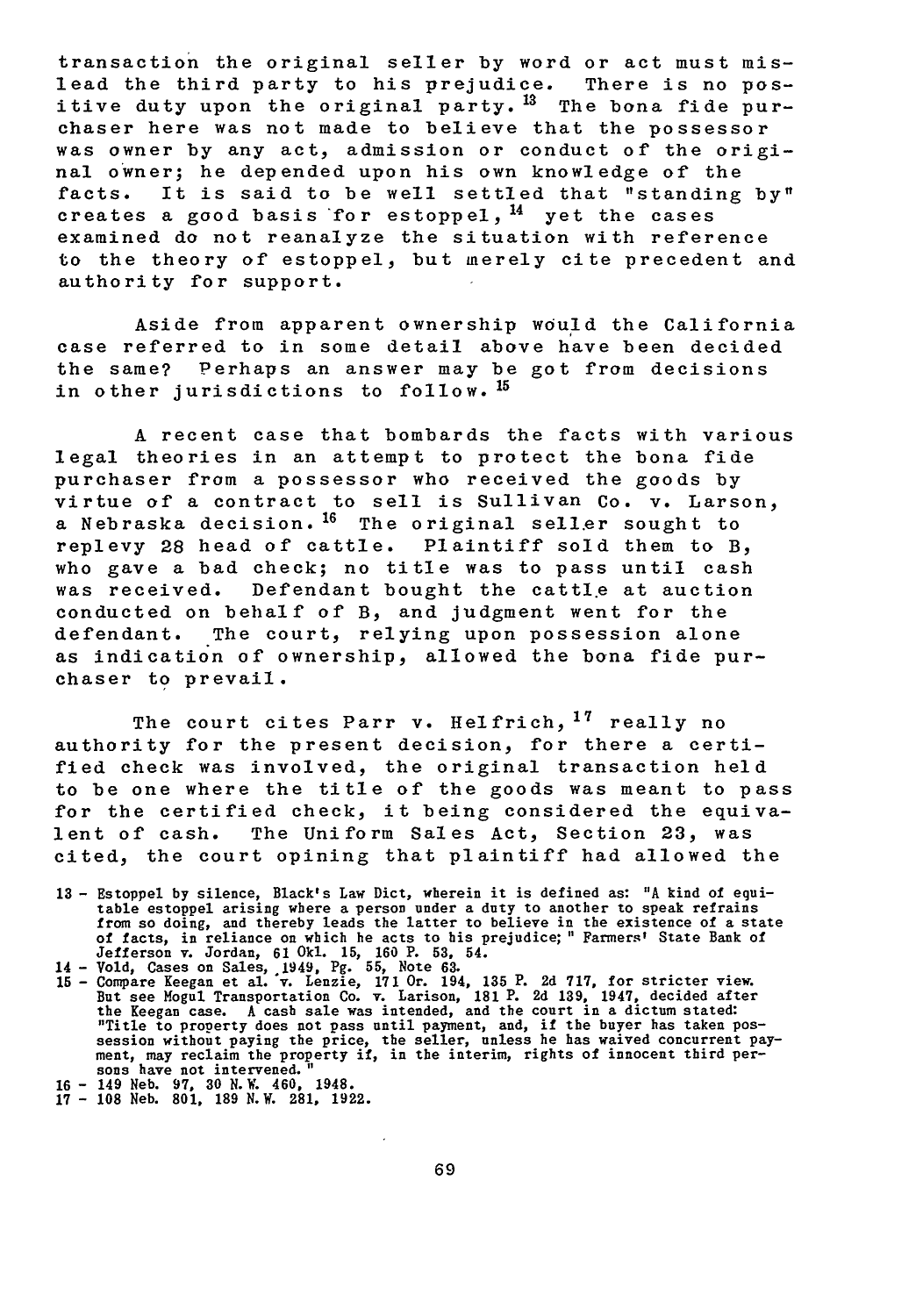possessor to hold himself out as owner, thereby being precluded from asserting his title. But the possessor in fact had no more than possession of the cattle, the bill of lading, which was not negotiable, of course, in his possession reciting the plaintiff both as consignor and consignee. It may be, though unexpressed, that in view of the facts that the possessor had trucked the cattle some distance, sold them through another at a bona fide auction, that the wiser course was to leave the transaction closed to prevent the inconvenience, even disruption of the flow of commerce.

As to the court's suggestion that voidable title passed, it need only be pointed out that the first parties contemplated a cash transaction, of which there was no waiver.

A recent Georgia decision states the new rule in this fashion: "Where one, under a contract of sale (to sell?) gives to another unrestricted and unqualified possession of personal property to deal with and use as his own a bona fide purchaser for value from such person in possession divests such owner of his title **. . " <sup>18</sup>** The court then lessened the force of its assertion by indicating that additionally some elements of estoppel must intervene. Yet why indeed should estoppel intervene? Particularly why should estoppel as apparent authority or apparent ownership, or either apparent authority or apparent ownership as doctrines differing slightly from estoppel, be summoned to protect the bona fide purchaser when it or they do not logically fit the facts? A further rule is needed to give expression to a good body of decisions and surely to the needs of stable commerce in the particular and fluid commerce in the aggregate. Let the duty of vigilance be cast upon the original party when pursuant to a contract to sell he delivers possession. As to the bona fide purchaser let the transaction be the same as a completed sale.19

The suggestion of the Ward case (supra) was followed in Blount v. Bainbridge, 20 where a directed verdict of the lower court in favor of the plaintiff was reversed. In the lower court directed verdict went for the plaintiff on the grounds that "one cannot be a

**<sup>18</sup>-** Capital Automobile Co. v. Ward, 54 Ga. App. **873, 189 S. E. 713, 1936. 19** - See **25** Col. L.R. **129** where it is suggested that the seller beware.